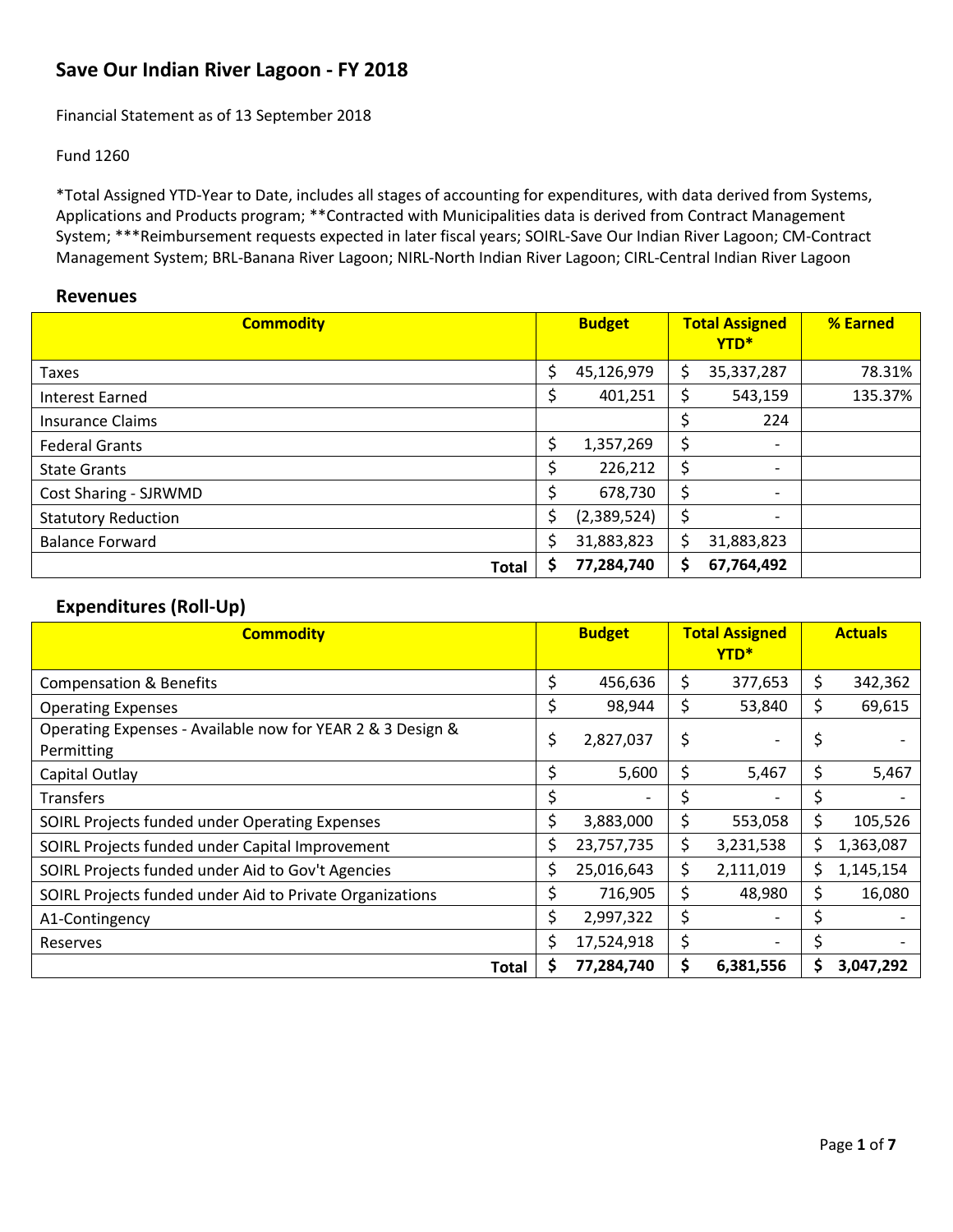| <b>Project Title</b><br><b>SOIRL Projects funded under Operating Expenses</b>    | Contracted**  | <b>Budget</b>   | <b>Total Assigned</b><br>YTD*  | <b>Actuals</b> |
|----------------------------------------------------------------------------------|---------------|-----------------|--------------------------------|----------------|
| 1-Project Monitoring (Respond)<br>CM's: 3972, 3971, 3959, 3690, 3979, 3973, 4047 | \$<br>402,097 | \$<br>1,000,000 | \$<br>522,658                  | \$<br>101,670  |
|                                                                                  |               |                 |                                |                |
| 1-Community Awareness Initiatives                                                | \$<br>10,400  | \$<br>25,000    | \$<br>10,400                   | \$<br>3,856    |
|                                                                                  |               |                 |                                |                |
| 1-Fertilizer Management Public Education                                         | \$            | \$<br>125,000   | \$                             | \$             |
| A1-Grass Clippings Public Education CM-3969                                      | \$<br>20,000  | \$<br>20,000    | \$<br>20,000                   | \$             |
| A1-Excess Irrigation Public Education                                            | \$            | \$<br>75,000    | \$<br>$\overline{\phantom{a}}$ | \$             |
| A1-Stormwater Pond Maintenance Public<br>Education                               | \$            | \$<br>75,000    | \$                             | \$             |
| A1-Septic System Maintenance Public Education                                    | \$            | \$<br>75,000    | \$                             | \$             |
|                                                                                  |               |                 |                                |                |
| 1-Septic Upgrades-BRL-24 Upgrades                                                | \$            | \$<br>384,000   | \$                             | \$             |
| 1-Septic Upgrades-NIRL-35 Upgrades                                               | \$            | \$<br>560,000   | \$                             | \$             |
| 1-Septic Upgrades-CIRL-44 Upgrades                                               | \$            | \$<br>704,000   | \$                             | \$             |
|                                                                                  |               |                 |                                |                |
| A1-Sewer Laterals Pilot Project                                                  | \$            | \$<br>840,000   | \$                             | \$             |
|                                                                                  |               |                 |                                |                |
| SOIRL Projects funded under Operating Expenses<br>Subtotal                       | \$<br>432,497 | \$<br>3,883,000 | \$<br>553,058                  | \$<br>105,526  |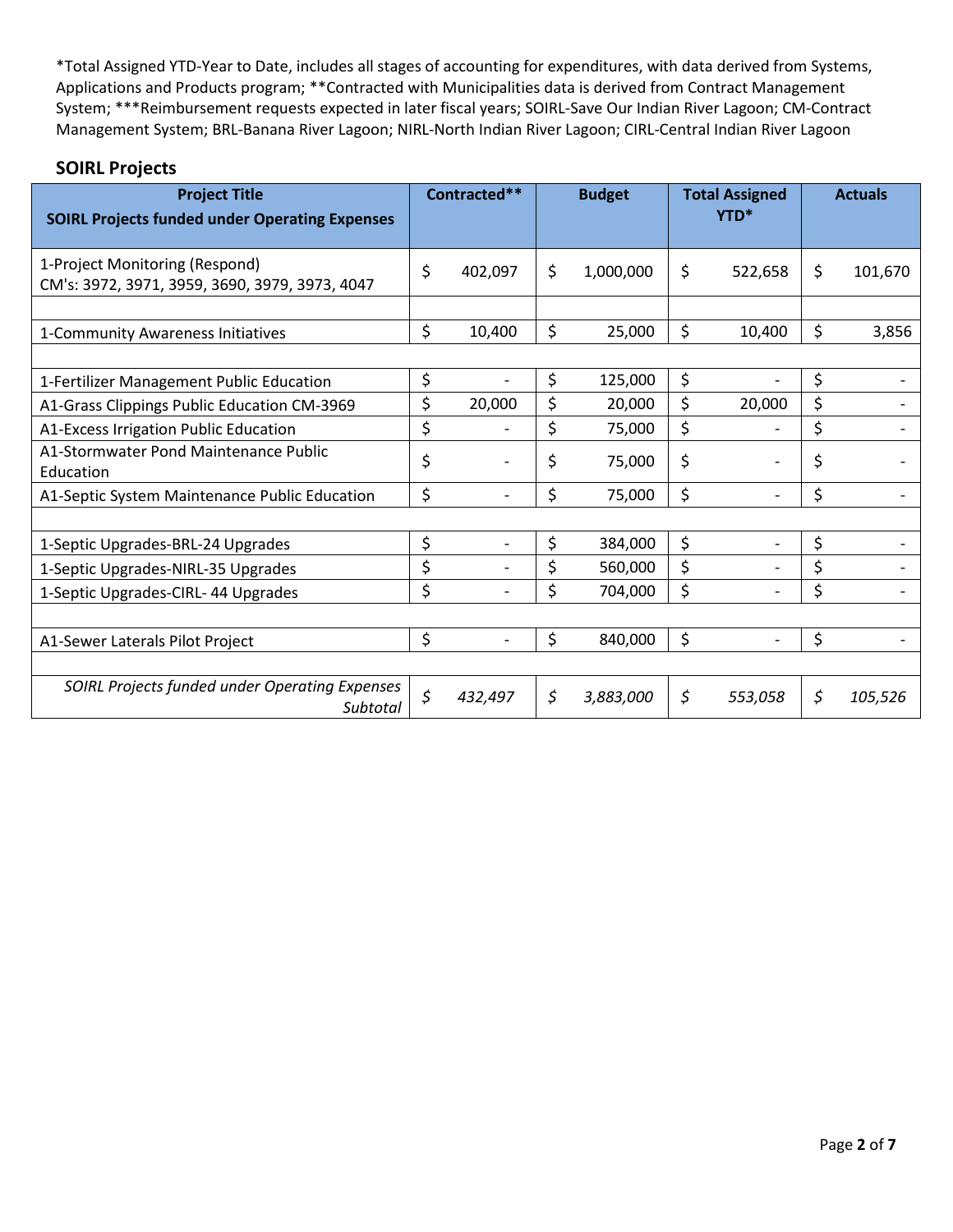| <b>Project Title</b>                                                          | Contracted**         | <b>Budget</b> |                | <b>Total Assigned</b> |           | <b>Actuals</b>  |
|-------------------------------------------------------------------------------|----------------------|---------------|----------------|-----------------------|-----------|-----------------|
| <b>SOIRL Projects funded under Capital Improvement</b>                        |                      |               |                |                       | YTD*      |                 |
| 0-Septic Removal-BRL-Sykes Creek M CM-3838                                    | \$<br>200,000        | \$            | 200,000        | \$                    | 200,000   | \$<br>6,400     |
| 0-Septic Removal-BRL-Sykes Creek T CM-3839                                    | \$<br>300,000        | \$            | 300,000        | \$                    | 300,000   | \$<br>13,000    |
| 0/1-Septic Removal-NIRL-South Central C CM-3840                               | \$<br>450,000        | \$            | 2,640,000      | \$                    | 420,755   | \$              |
| S0-Septic Removal-CIRL-Micco Sewer Line<br>Extension CM-3831, CM-3709         | \$<br>196,980        | \$            | 1,391,316      | \$                    | 196,980   | \$<br>124,280   |
| S0-Septic Removal-CIRL-Micco Sewer Line<br>Extension SJRWMD CM-3678           | \$<br>644,793        | \$            | 644,793        | \$                    |           | \$              |
| 1-Septic Removal-BRL-Sykes Creek N CM-3830                                    | \$<br>38,529         | \$            | 1,720,000      | \$                    | 38,592    | \$<br>19,318    |
|                                                                               |                      |               |                |                       |           |                 |
| 0-Muck Removal-NIRL-Mims Outflow CM-3832 ***                                  | \$<br>100,000        | \$            | 100,000        | \$                    | 100,000   | \$              |
| 1-Muck Removal-NIRL-Grand Canal Muck Dredging                                 | \$                   | \$            | 4,000,000      | \$                    |           | \$              |
| 1-Muck Removal-NIRL-Eau Gallie Muck Dredging<br>CM-3975                       | \$<br>52,055         | \$            | 3,640,000      | \$                    | 52,055    | \$<br>35,586    |
| 1-Muck Removal-BRL-Sykes Creek Muck Dredging<br>CM-3833                       | \$<br>200,000        | \$            | 4,000,000      | \$                    |           | \$              |
| A1-Muck Removal-CIRL-Turkey Creek Muck<br>Dredging CM-3966, 3967              | \$<br>1,719,207      | \$            | 1,719,207      | \$                    | 1,719,207 | \$<br>1,038,510 |
| A1-Muck Removal-BRL-Merritt Island Muck<br>Dredging Phase I                   | \$                   | \$            | 1,936,415      | \$                    |           | \$              |
| A1-Muck Removal-NIRL-Titusville Muck Dredging<br>CM-3975                      | \$<br>52,055         | \$            | 200,000        | \$                    | 52,055    | \$<br>35,586    |
| A1-Muck Removal-IRL-Melbourne Causeway Muck<br>Dredging CM-3975               | \$<br>52,055         | \$            | 200,000        | \$                    | 52,055    | \$<br>35,586    |
|                                                                               |                      |               |                |                       |           |                 |
| S0-Stormwater Projects-NIRL-Huntington Pond<br><b>Denitrification CM-4015</b> | \$<br>18,205         | \$            | 104,720        | \$                    | 18,205    | \$<br>3,702     |
| S0-Stormwater Projects-NIRL-Flounder Creek Pond<br>CM-3907                    | \$<br>27,040         | \$            | 75,328         | \$                    | 27,040    | \$<br>19,923    |
| S0-Stormwater Projects-NIRL-John Roads Pond CM-<br>3906                       | \$<br>24,290         | \$            | 105,512        | \$                    | 24,290    | \$<br>16,045    |
| S0-Kingsmill-Aurora Phase II ***                                              | \$<br>$\blacksquare$ | \$            | $\blacksquare$ | \$                    |           | \$              |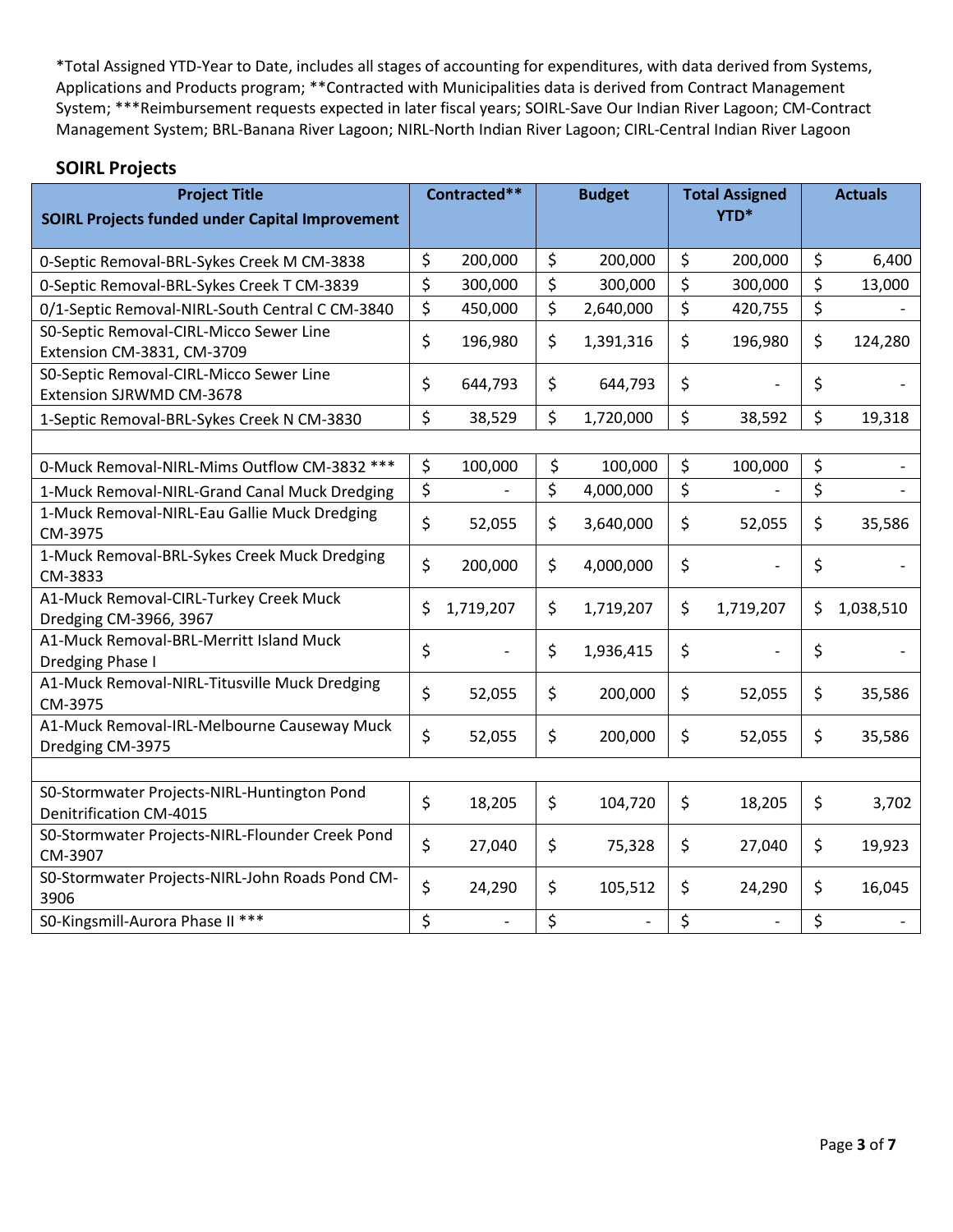#### **SOIRL Projects**

| <b>Project Title</b><br><b>SOIRL Projects funded under Capital Improvement</b><br>Cont'd | Contracted**    |     | <b>Budget</b> | <b>Total Assigned</b><br>YTD* | <b>Actuals</b>  |
|------------------------------------------------------------------------------------------|-----------------|-----|---------------|-------------------------------|-----------------|
| 1-Basin 989 Denitrification                                                              | \$              | \$  | 100,000       | \$                            | \$              |
| 1-Basin 1071 Denitrification                                                             |                 | \$  | 100,000       | \$                            | \$              |
| 1-Basin 1172 Denitrification                                                             | \$              | \$  | 100,000       | \$                            | \$              |
| 1-Basin 1222 Denitrification                                                             | \$              |     | 100,000       | \$                            | \$              |
| 1-Basin 1318 Denitrification                                                             | \$              | \$  | 100,000       | \$                            | \$              |
|                                                                                          |                 |     |               |                               |                 |
| 1-Oyster Reef Living Shoreline-BRL-Marsh Harbor                                          | \$              | \$  | 47,350        | \$                            | \$              |
| 1-Oyster Reef Living Shoreline-CIRL-Riverview<br>Senior Resort CM-3806                   | \$<br>30,400    | \$  | 30,304        | \$<br>30,304                  | \$<br>15,152    |
| 1-Oyster Reef Living Shoreline-NIRL-Indian River<br><b>Drive</b>                         | \$              | \$  | 179,930       | \$                            | \$              |
| A1-Plants Living Shoreline-NIRL-Indian River Drive                                       | \$              | \$  | 22,860        | \$                            | \$              |
|                                                                                          |                 |     |               |                               |                 |
| SOIRL Projects funded under Capital Improvement<br>Subtotal                              | \$<br>4,105,609 | \$. | 23,757,735    | \$<br>3,231,538               | \$<br>1,363,087 |

| <b>Project Title</b><br><b>SOIRL Projects funded under Aid to Gov't Agencies</b>       | Contracted**  | <b>Budget</b>   | <b>Total Assigned</b><br>YTD*  | <b>Actuals</b> |
|----------------------------------------------------------------------------------------|---------------|-----------------|--------------------------------|----------------|
| 0-Waste Water Treatment Facility Upgrades-NIRL-<br><b>Titusville Osprey</b><br>CM-3627 | \$<br>300,000 | \$<br>2,000,000 | \$<br>300,000                  | \$             |
| 1-Waste Water Treatment Upgrade-CIRL-Palm Bay<br>CM-3934                               | \$<br>200,000 | \$<br>200,000   | \$<br>200,000                  | \$<br>3,348    |
|                                                                                        |               |                 |                                |                |
| A1-Muck Removal-BLR-Cocoa Beach Phase III Muck<br>Dredging & Interstitial CM-3986      | \$<br>490,653 | \$<br>1,496,114 | \$<br>490,653                  | \$<br>191,728  |
| A1-Muck Removal-BLR-Indian Harbour Beach Muck<br>Dredging & Interstitial               | \$            | \$<br>5,707,768 | \$                             | \$             |
|                                                                                        |               |                 |                                |                |
| SO-Septic Removal-NIRL-Rockledge Breeze Swept<br>CM-3690                               | \$<br>880,530 | \$<br>880,530   | \$<br>880,530                  | \$<br>880,530  |
| S0-Septic Removal-NIRL-MIRA                                                            | \$<br>211,438 | \$<br>211,438   | \$<br>-                        | \$             |
| S0-Septic Removal-CIRL-Melbourne-Hoag Sewer<br>Conversion CM-3932 ***                  | 86,061        | \$<br>86,031    | \$<br>$\overline{\phantom{a}}$ | \$             |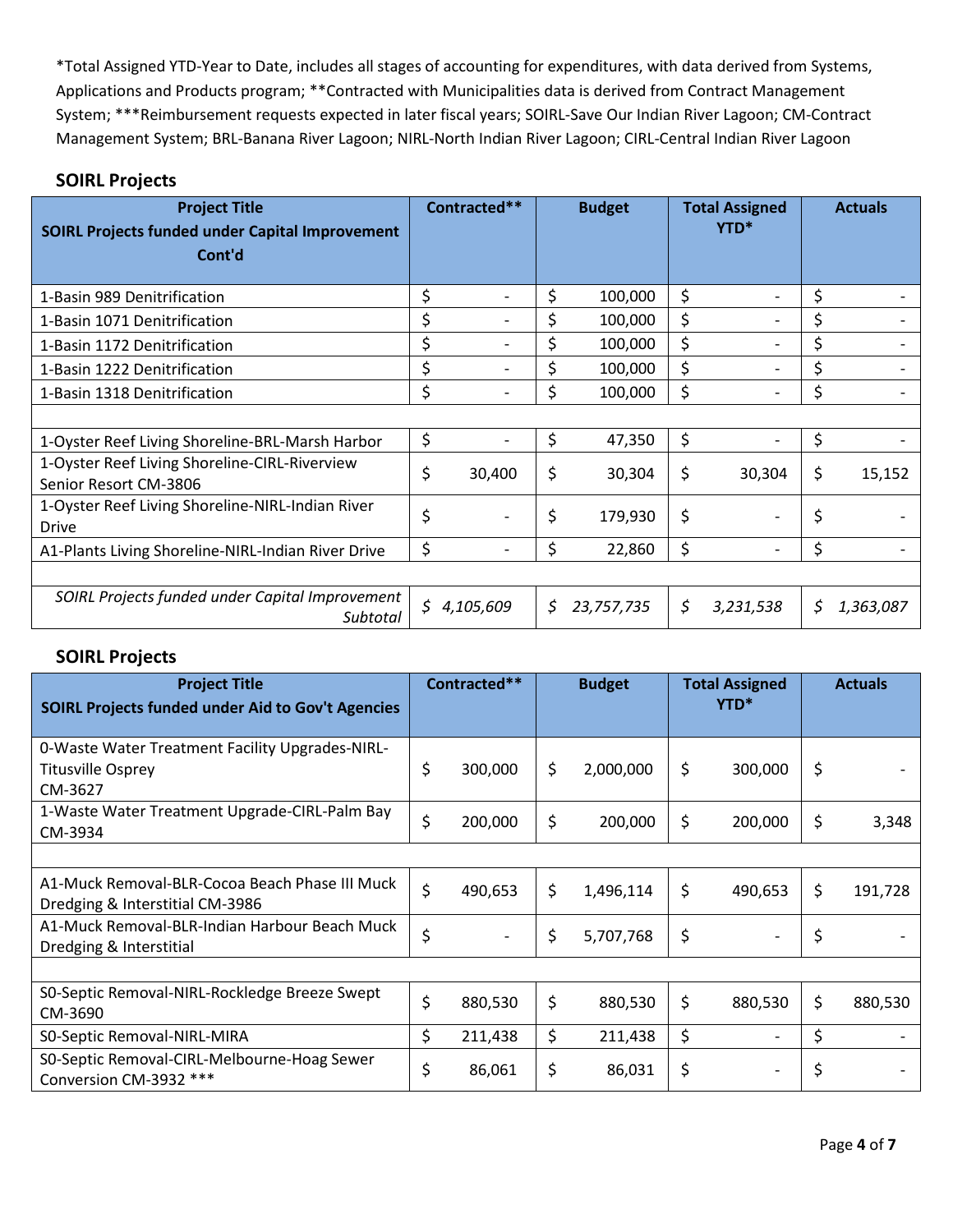| <b>Project Title</b><br><b>SOIRL Projects funded under Aid to Gov't Agencies</b><br>Cont'd | Contracted**                   | <b>Budget</b> |           |    |                          | <b>Total Assigned</b><br>YTD* |        |  | <b>Actuals</b> |  |
|--------------------------------------------------------------------------------------------|--------------------------------|---------------|-----------|----|--------------------------|-------------------------------|--------|--|----------------|--|
|                                                                                            |                                |               |           |    |                          |                               |        |  |                |  |
| S0-Septic Removal-CIRL-Melbourne-Penwood<br>Sewer Conversion CM-3789                       | \$<br>40,632                   | \$            | 40,632    | \$ | 40,632                   | \$                            |        |  |                |  |
| 1-Septic Removal-CIRL-Palm Bay B                                                           | \$<br>$\overline{\phantom{a}}$ | \$            | 4,700,000 | \$ | $\overline{\phantom{a}}$ | \$                            |        |  |                |  |
| 1-Septic Removal-CIRL-Palm Bay Sewer Hook-Ups                                              | \$                             | \$            | 7,764,000 | \$ |                          | \$                            |        |  |                |  |
| A1-Septic to Sewer-CIRL-Melbourne-Riverside Drive                                          | \$<br>$\overline{\phantom{0}}$ | \$            | 265,960   | \$ | $\overline{\phantom{0}}$ | \$                            |        |  |                |  |
| S0-Stormwater Project-BRL-Cape Canaveral-Cocoa<br>Palms LID                                | \$                             | \$            | 1,144     | \$ |                          | \$                            |        |  |                |  |
| S0-Stormwater Project-BRL-Cape Canaveral-Carver<br>Cove Swale                              | \$                             | \$            | 2,816     | \$ |                          | \$                            |        |  |                |  |
| S0-Stormwater Project-BRL-Cape Canaveral-Central<br><b>Blvd Baffle Box</b><br>CM-3683      | \$<br>34,700                   | \$            | 34,700    | \$ | 34,700                   | \$                            | 34,700 |  |                |  |
| S0-Stormwater Project-BRL-Indian Harbor-Gleason<br>Park Reuse CM-3751                      | \$<br>4,224                    | \$            | 4,224     | \$ | 4,224                    | \$                            | 4,224  |  |                |  |
| S0-Stormwater Project-NIRL-Cocoa-Church St Type<br>II Baffle Box                           | \$                             | \$            | 20,856    | \$ |                          | \$                            |        |  |                |  |
| S0-Stormwater Project-CIRL-Palm Bay-Bayfront CM-<br>3784                                   | \$<br>30,624                   | \$            | 30,624    | \$ | 30,624                   | \$                            | 30,624 |  |                |  |
| S0-Stormwater Projects-BRL-Cape Canaveral<br>Projects-Cape Shores Swale                    | \$                             | \$            | 2,746     | \$ |                          | \$                            |        |  |                |  |
| S0-Stormwater Projects-BRL-Cape Canaveral<br>Projects-Justamere Road Swale                 | \$                             | \$            | 528       | \$ |                          | \$                            |        |  |                |  |
| S0-Stormwater Projects-BRL-Cape Canaveral<br>Projects-Hitching Post Berms Swale            | \$                             | \$            | 2,552     | \$ |                          | \$                            |        |  |                |  |
| S0-Stormwater Projects-NIRL-Titusville-St Teresa<br>Basin CM-3929                          | \$<br>322,200                  | \$            | 272,800   | \$ | 42,800                   | \$                            |        |  |                |  |
| S0-Stormwater Projects-NIRL-Titusville-South Street<br>Basin CM-3908                       | \$<br>86,856                   | \$            | 86,856    | \$ | 86,856                   | \$                            |        |  |                |  |
| S0-Stormwater Projects-NIRL-Titusville-La Paloma<br>Basin CM-3933 ***                      | \$<br>208,296                  | \$            | 208,296   | \$ |                          | \$                            |        |  |                |  |
| S0-Stormwater Projects-NIRL-Melbourne-Cliff Creek<br><b>Baffle Box</b><br>CM-3931 ***      | \$<br>347,781                  | \$            | 347,781   | \$ |                          | \$                            |        |  |                |  |
| S0-Stormwater Projects-NIRL-Melbourne-Thrush<br>Drive Baffle Box<br>CM-3930 ***            | \$<br>322,200                  | \$            | 322,200   | \$ |                          | \$                            |        |  |                |  |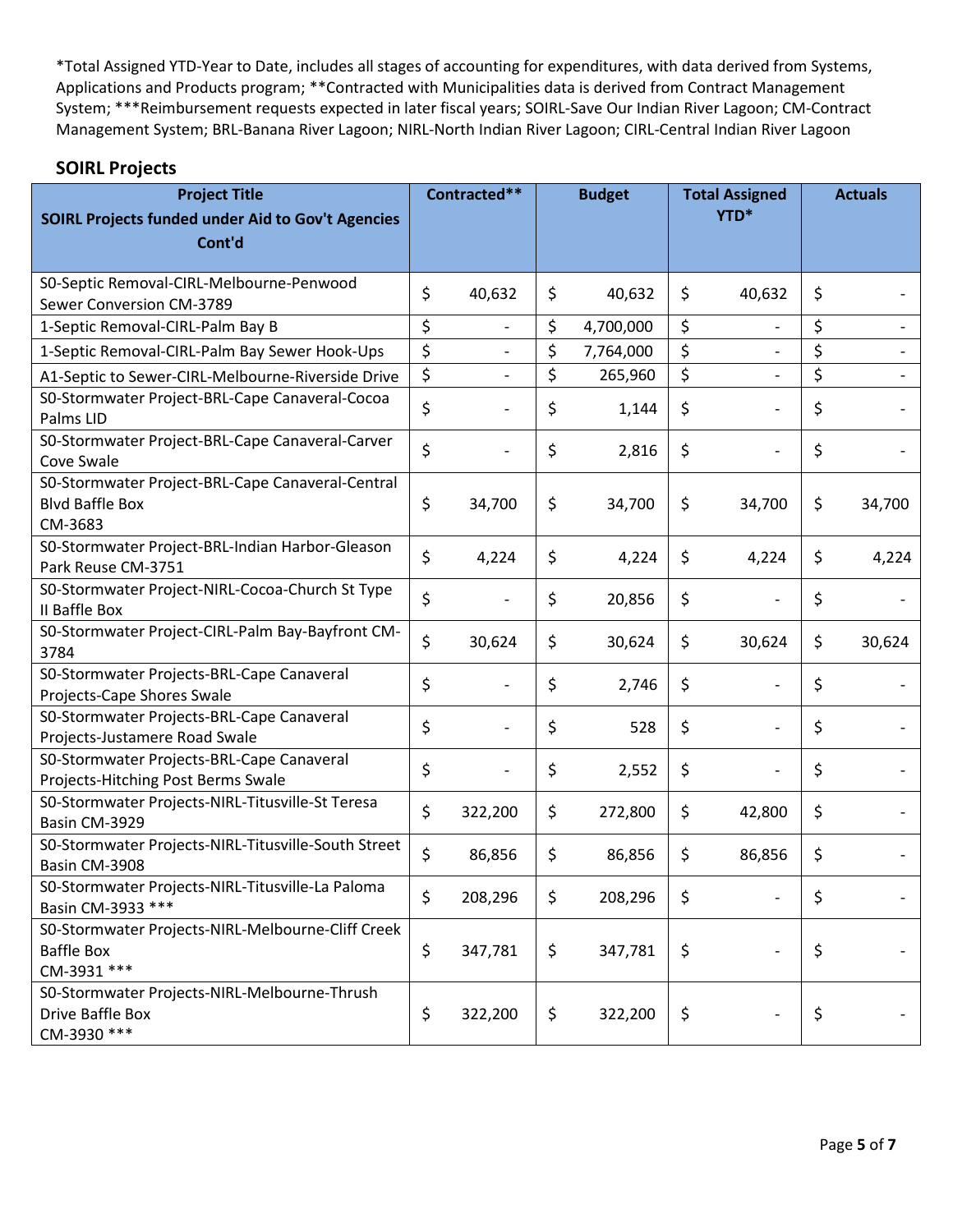| <b>Project Title</b><br><b>SOIRL Projects funded under Aid to Gov't Agencies</b><br>Cont'd | Contracted**    |    | <b>Budget</b> | <b>Total Assigned</b><br>YTD <sup>*</sup> |    | <b>Actuals</b> |
|--------------------------------------------------------------------------------------------|-----------------|----|---------------|-------------------------------------------|----|----------------|
| S0-Stormwater Projects-CIRL-Melbourne-Stewart<br>Rd Dry Retrofit                           | \$              | \$ | 18,344        | \$                                        | \$ |                |
| A1-Stormwater Project-BRL-Indian Harbour Beach-<br><b>Big Muddy Baffle Box</b>             | \$              | \$ | 26,637        | \$                                        | \$ |                |
|                                                                                            |                 |    |               |                                           |    |                |
| S0-Oyster/Living Shorelines-CIRL-Palm Bay-Turkey<br><b>Creek Shoreline Restoration</b>     | \$              | \$ | 113,500       | \$                                        | \$ |                |
| A1-Oyster/Living Shorelines-BRL-Cocoa Beach-<br>McNabb                                     | \$              | \$ | 34,056        | \$                                        | \$ |                |
| A1-Plants/Living Shorelines-BRL-Cocoa Beach-<br>McNabb                                     | \$              | \$ | 5,760         | \$                                        | \$ |                |
| A1-Oyster/Living Shorelines-NIRL-Melbourne-<br><b>Riverview Park</b>                       | \$              | \$ | 108,970       | \$                                        | \$ |                |
| A1-Plants/Living Shorelines-NIRL-Melbourne-<br><b>Riverview Park</b>                       | \$              | \$ | 18,480        | \$                                        | \$ |                |
|                                                                                            |                 |    |               |                                           |    |                |
| SOIRL Projects funded under Aid to Gov't Agencies<br>Subtotal                              | \$<br>3,566,195 | S  | 25,016,343    | \$<br>2,111,019                           | S. | 1,145,154      |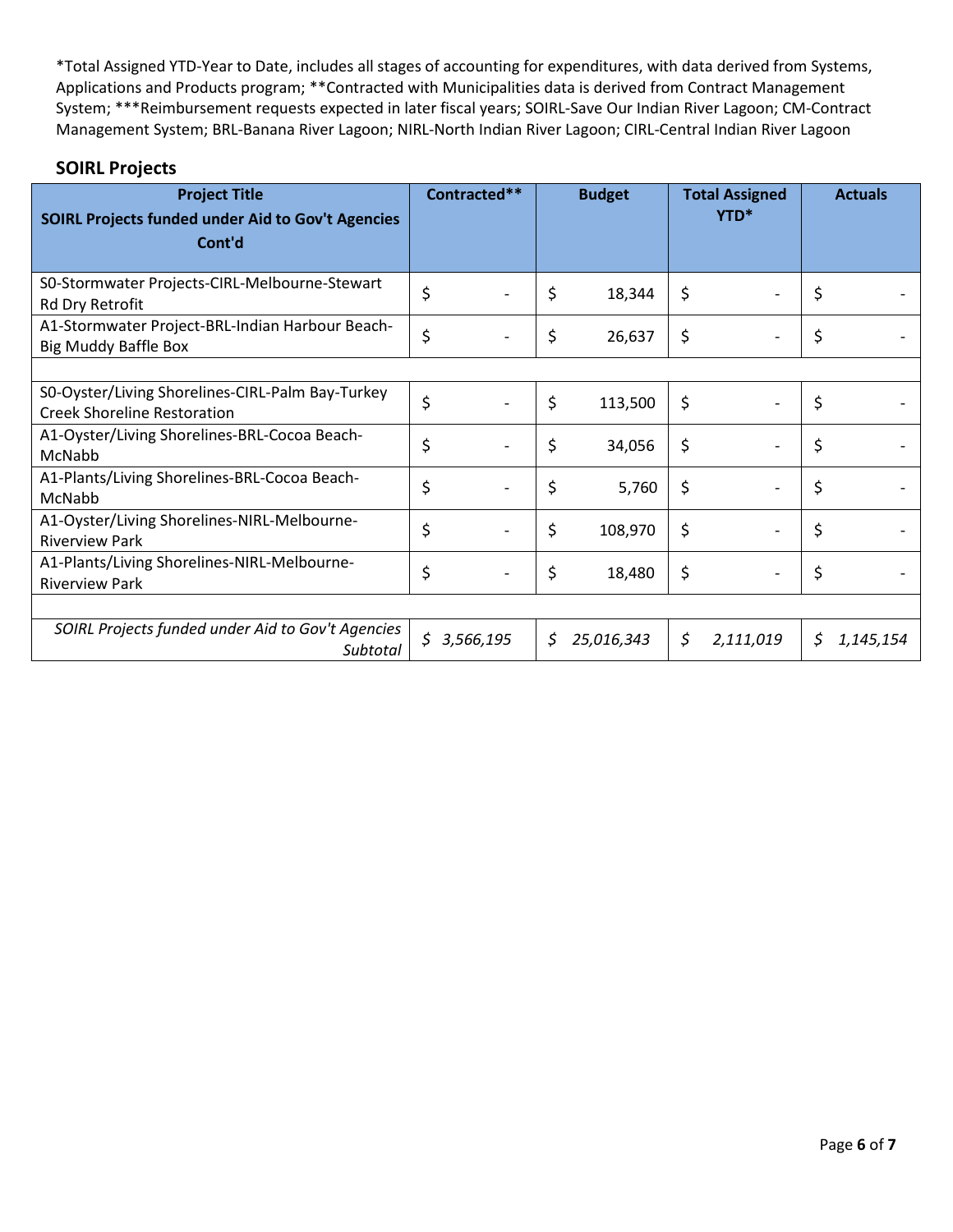| <b>Project Title</b><br><b>SOIRL Projects funded under Aid to Private</b><br><b>Organizations</b> | Contracted**    | <b>Budget</b>    | <b>Total Assigned</b><br>YTD* | <b>Actuals</b>  |
|---------------------------------------------------------------------------------------------------|-----------------|------------------|-------------------------------|-----------------|
| A1-Oyster/Living Shorelines-BRL-Zoo-Merritt Island-<br>Eden Isles Lane                            | \$              | \$<br>21,805     | \$                            | \$              |
| A1-Oyster/Living Shorelines-BRL-Zoo-Indian<br>Harbour Beach-Marina Isles                          | \$              | \$<br>26,700     | \$                            | \$              |
| A1-Oyster/Living Shorelines-BRL-Zoo-Cocoa Beach-<br>Bettinger                                     | \$              | \$<br>10,680     | \$                            | \$              |
| A1-Oyster/Living Shorelines-BRL-Zoo-Gitlin                                                        | \$              | \$<br>16,020     | \$                            | \$              |
| A1-Oyster/Living Shorelines-NIRL-Zoo-Merritt<br>Island-Bomalaski CM-4005                          | \$<br>8,900     | \$<br>8,900      | \$<br>8,900                   | \$              |
| A1-Oyster/Living Shorelines-NIRL-Zoo-Merritt<br>Island-Oliver                                     | \$              | \$<br>51,620     | \$                            | \$              |
| A1-Oyster/Living Shorelines-CIRL-Zoo-Coconut<br>Point/EELS                                        | \$              | \$<br>509,950    | \$                            | \$              |
| A1-Oyster/Living Shorelines-CIRL-Zoo-Melbourne<br>Beach-Wexford                                   | \$              | \$<br>31,150     | \$                            | \$              |
| A1-Plants/Living Shorelines-BRL-MRC-Cocoa Beach<br>Country Club CM-4002                           | \$<br>16,080    | \$<br>16,080     | \$<br>16,080                  | \$<br>16,080    |
| A1-Plants/Living Shorelines-CIRL-MRC-Lagoon<br>House CM-4003                                      | \$<br>24,000    | \$<br>24,000     | \$<br>24,000                  | \$              |
|                                                                                                   |                 |                  |                               |                 |
| SOIRL Projects funded under Aid to Private<br><b>Organizations</b>                                | \$<br>48,980    | \$<br>716,905    | \$<br>48,980                  | \$<br>16,080    |
|                                                                                                   |                 |                  |                               |                 |
| <b>SOIRL Projects Total</b>                                                                       | \$<br>8,153,281 | \$<br>53,373,983 | \$<br>5,944,595               | \$<br>2,629,848 |